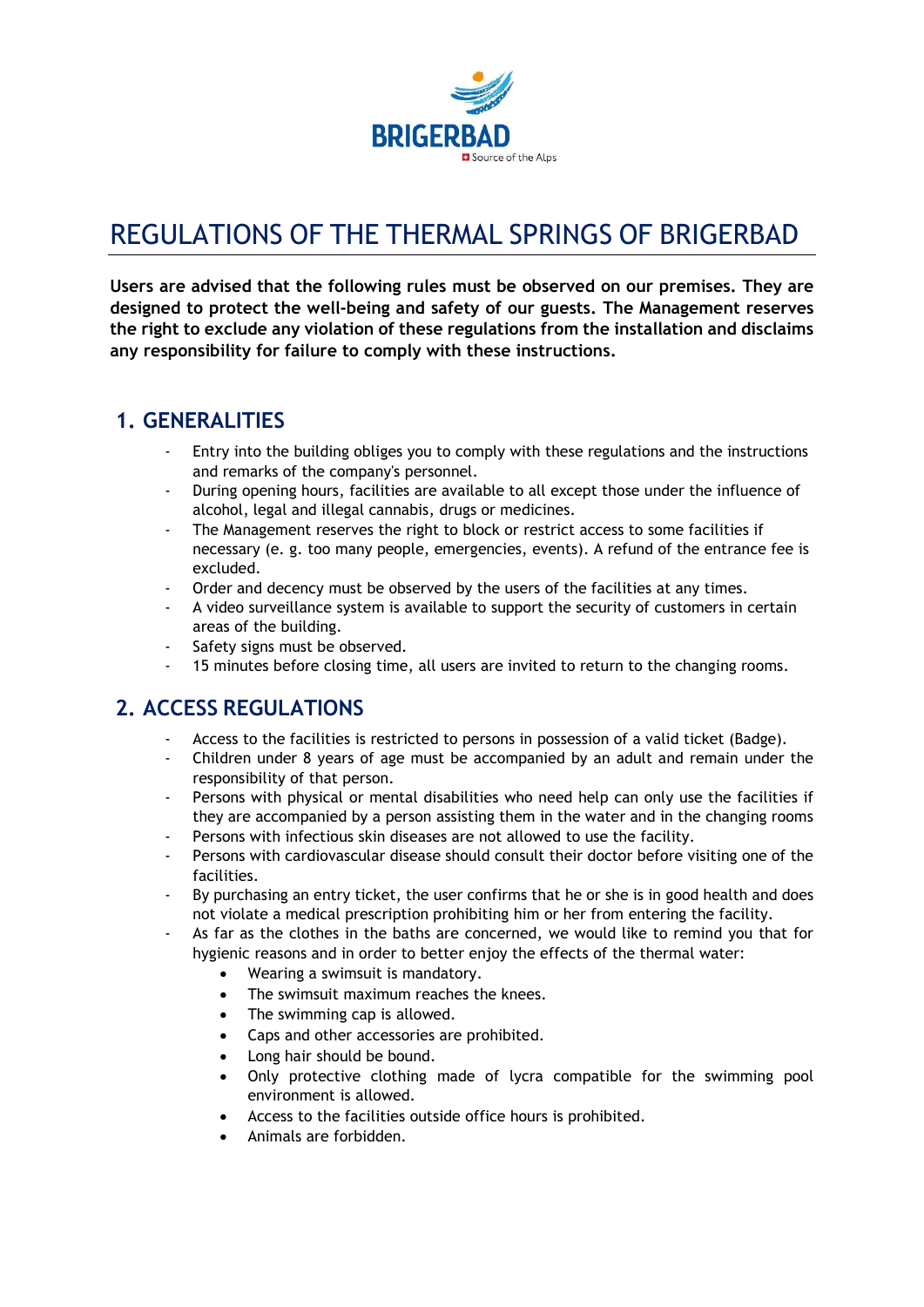# 3. RULES OF CONDUCT

- It is compulsory to shower and walk through the feet pools before entering the pool area
- The SPA (Warm-Water cave pool/Hammam/Sauna and relaxation rooms) is reserved for guests over 16 years of age.
- The silence must be respected in the whole SPA-area

#### The following is prohibited …

- Showing any conduct contrary to good manners (exhibitionism or other sexual conduct).
- Running, jumping (outside the approved zone), diving, bumping people into the water.
- Freediving without the presence of an assistant.
- To go into the water with plasters.
- Use of large buoys, inflatable mattresses, hoses or boats.
- Play ball outside the reserved areas.
- Take glass containers with you and use them.
- Bring picnic, drinks or food within the premises.
- Photograph, film or use binoculars within the whole facility.
- Use musical instruments, radio, MP3 or any other sound player.
- Undressing or dressing outside the cabins as well as depositing clothes outside the wardrobe cabinets.
- Smoking inside the premises.
- To reserve sun loungers.

# 4. SPECIAL CONDITIONS FOR USE...

#### … of the swimming pools

Non-swimmers must always be accompanied by another person and equipped with arm floats or other swimming aids.

#### … of the thermal pools

- It is forbidden to use diving masks, breathing devices, fins and similar objects in this pool.
- Games (ball, etc.) are forbidden in this pool.
- The thermal pool is used for recovery and relaxation. Calm must be respected.

#### … of the water slide

- Causing jams is prohibited.
- Children under 6 years of age must be accompanied by an adult.
- The start light must be observed.
- The displayed safety instructions must be observed

#### ... of the river pool

- The entrance and exit are only possible via the stairs.
- Non-swimmers must always be accompanied by another person and equipped with arm floats or other swimming aids.
- Non-swimmers are not allowed during the strong current.
- For safety reasons, it is not allowed to jump into this pool.

#### … of the rock

- Head jumps are not allowed from the rock for safety reasons...

#### ... of the hammams

- Because of the high humidity, the hammam is used without bath towels.
- It is strictly forbidden to use personal fragrance essences.
- After a stay in one of our hammams we ask you to use the shower to remove sweat, salt or sugar residues from the peeling.
- Sun loungers can only be used with bath towels or bathrobes.